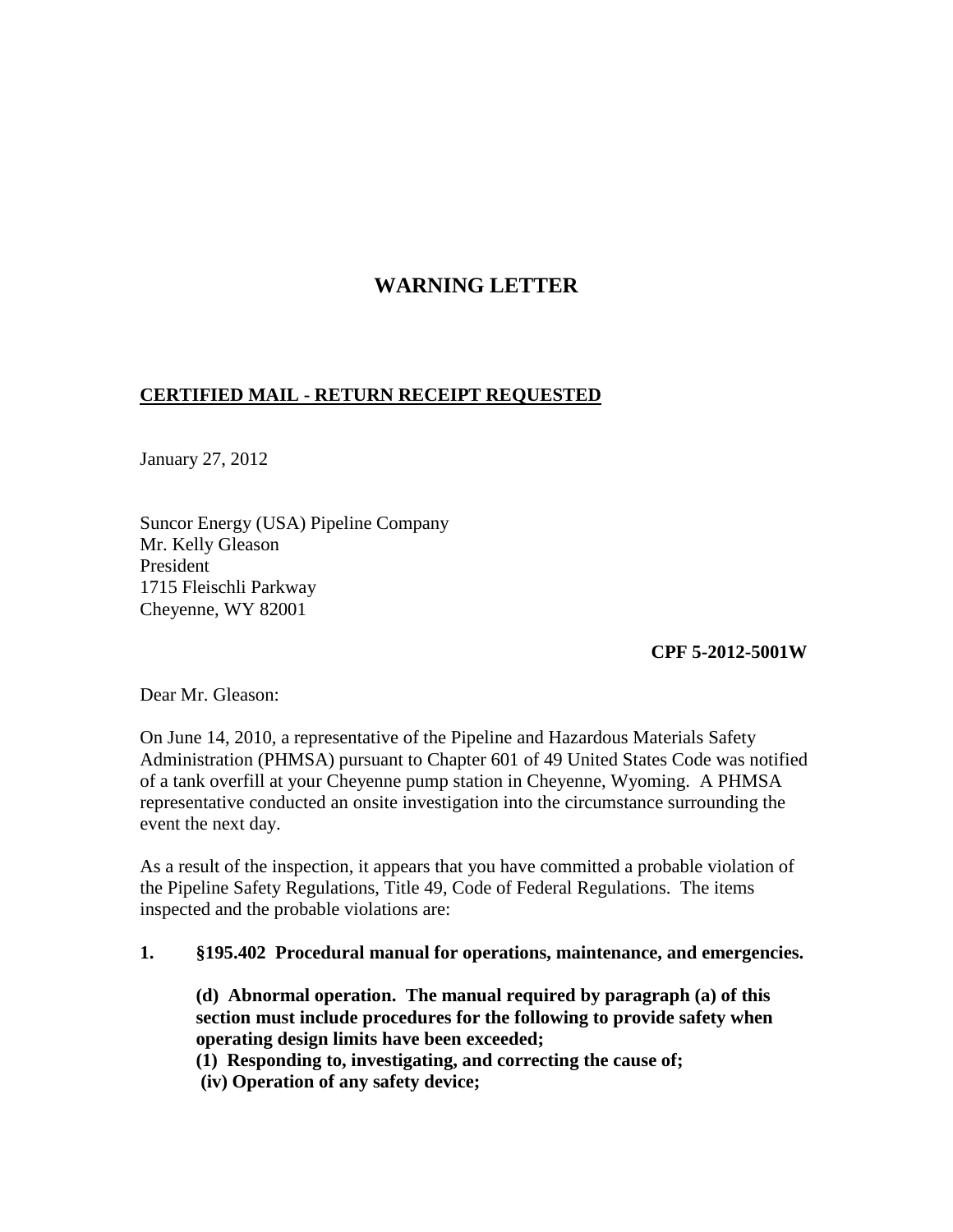The Suncor Energy (USA) Pipeline (Suncor) employee who was controlling the flow of oil into tank #1168 on the afternoon of June 14, 2010, did not follow their company's abnormal operating procedures related to responding to a safety device. The result was the tank overfilling spilling 30 barrels into their containment area. On that day, he received a Hi- Hi alarm indicating that the fluid level in the tank was at a critically high level. Suncor's written procedures describing what to do when a Hi-Hi-Alarm on a tank is received required the controller to immediately shut off the flow of oil into the tank or otherwise divert the flow to a different tank. Instead of following these written procedures, the controller called the Cheyenne Station and requested a local Suncor employee to go out and physically check the oil level in tank #1168. Before that employee was able to get out to the tank, a different employee happened to be driving into the station and noticed that the Tank #1168 was overflowing crude oil. He immediately called the controller to report the tank had overflowed and the controller shut off the flow of oil to the tank.

During our accident investigation, at Suncor's local office in Cheyenne, Wyoming, the controller who was on duty the day of the overflow stated that he did not believe the Hi-Hi alarm and confirmed that he called the Cheyenne Station and asked a local employee to physically check the fluid level in tank #1168. PHMSA's accident investigation also revealed deficiencies with Tank 1168's gauging system and high level alarms. Regardless, if the controller had followed Suncor's written procedures, the overfill event would not have occurred.

We understand that Suncor has reinspected their other tanks for similar overfill protection problems and conducted training with all controllers on this event. Suncor reported to PHMSA that there were no additional problems with any of the other tanks in the system. PHMSA appreciates the manner in which Suncor responded to this release and the immediacy you took to check for similar conditions in your pipeline system.

Under 49 United States Code, § 60122, you are subject to a civil penalty not to exceed \$100,000 for each violation for each day the violation persists up to a maximum of \$1,000,000 for any related series of violations. We have reviewed the circumstances and supporting documents involved in this case, and have decided not to conduct additional enforcement action or penalty assessment proceedings at this time. We advise you to correct the item(s) identified in this letter. Failure to do so will result in Suncor being subject to additional enforcement action.

No reply to this letter is required. If you choose to reply, in your correspondence please refer to **CPF 5-2012-5001W**.Be advised that all material you submit in response to this enforcement action is subject to being made publicly available. If you believe that any portion of your responsive material qualifies for confidential treatment under 5 U.S.C. 552(b), along with the complete original document you must provide a second copy of the document with the portions you believe qualify for confidential treatment redacted and an explanation of why you believe the redacted information qualifies for confidential treatment under 5 U.S.C. 552(b).